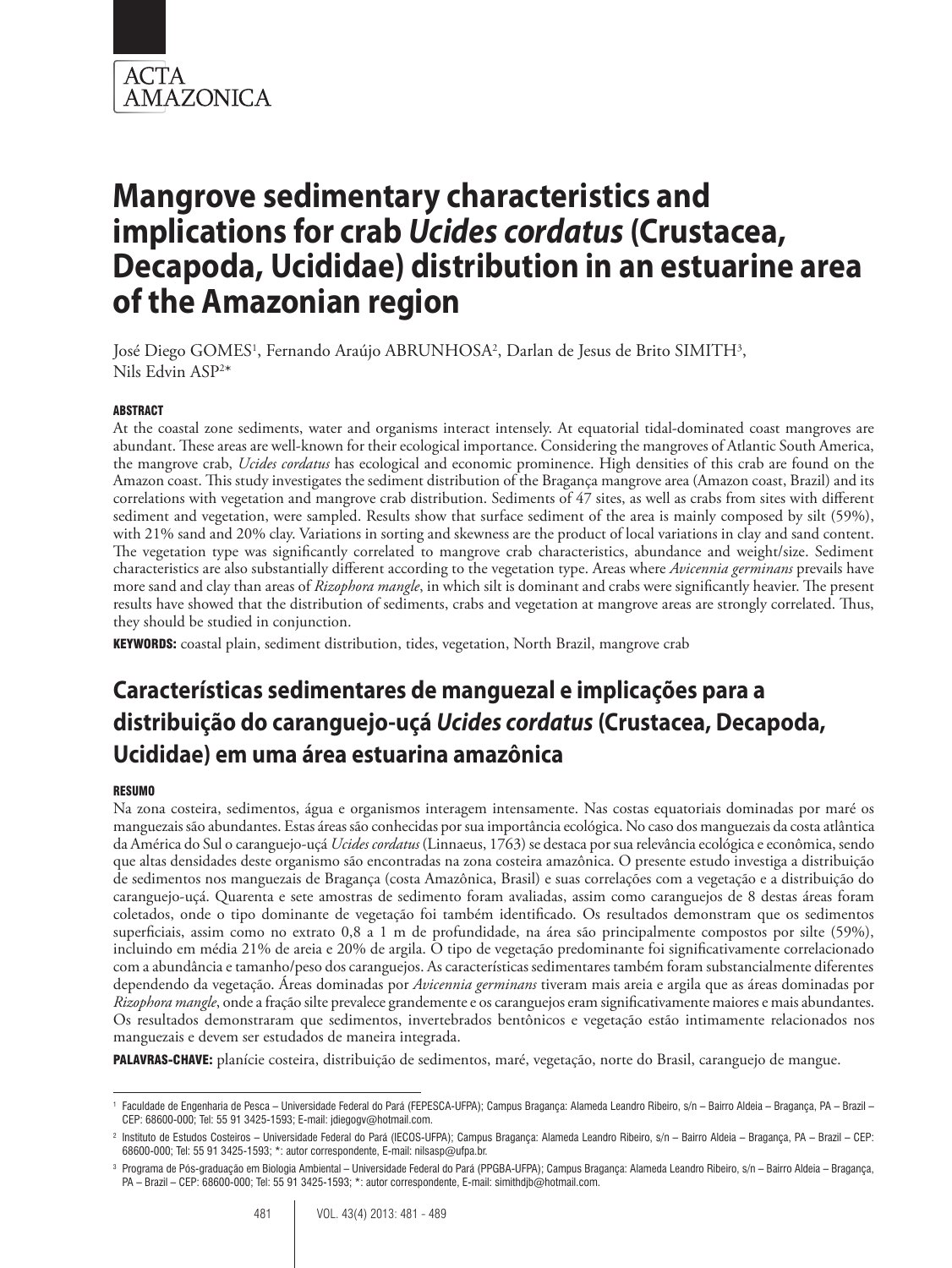

# **INTRODUCTION**

Tides, waves and associated currents are the main drive forces for sediment transport and geomorphology of softsediment coasts around the world. Where tides prevail, estuaries and tidal flats are the most conspicuous sedimentary environments. If these tide-dominated areas present adequate (warm) climate, sedimentation and nutrients, mangroves rapidly cover the tidal flats and estuarine borders.

These areas are well-known for their high productivity, low diversity and general ecological importance, such as reproduction and nursing of vertebrate and invertebrate species, including several of economic relevance. Considering the Atlantic coast of the American continent, the mangrove crab, *Ucides cordatus* (Linnaeus, 1763), has an ecological and an economic prominence. It is a typical mangrove resident and occurs from Florida at the United States to Santa Catarina in southern Brazil (Melo 1996, Tavares 2003). High densities of that species are found in the Amazonian coast, northern Brazil (Castro 1986, Nordi *et al.* 2009).

The northern sector of the Brazilian coast is dominated by tides and by the Amazon River, with a catchment area of more than 6 x 106 km2 , a maximum water discharge in the order of 200 x 10<sup>3</sup> m<sup>3</sup>s<sup>-1</sup> and suspended sediment load in the order of 3.5 x 10<sup>6</sup> ton day<sup>-1</sup> (Meade *et al.* 1985). The interaction of tides, mud supply and equatorial climate result in substantial mangrove development and the referred important mangrove crab occurrence. There, the climate is controlled mainly by seasonal changes in the position of the Inter-tropical Convergence Zone (ITCZ), which stays in latitudes around 14° N during August and September, migrating southwards until around 2° S during March and April, exactly over the Amazon region (Souza Filho *et al.* 2009). Therefore, the region experiences high precipitation in the first months of the year, with 73% of the total rainfall from January to April, while September, October and November are especially dry months (Moraes *et al.* 2005). The annual regional rain fall is high, contributing for estuarine development, ranging from 2,300 to 2,800 mm (Moraes *et al.* 2005), where the rainiest month is usually March, and the driest month is usually October.

The described general setting of the area results in 7,600 km2 of continuous mangrove forests (Souza Filho and Paradella 2003, Souza Filho 2005), including an extremely irregular and jagged coastline, harboring 23 estuaries (Souza Filho *et al.* 2009). The estuarine embayments are sand dominated, intercalated by the protruding of muddy dominated coastal plains, usually covered by mangroves. The sediment dynamics between the estuarine basins and muddy plains are interrelated and the coast line is continuously changing (Souza Filho *et al.* 2009).

At that area, the Bragança coastal plain is found, which is in average 8 km wide and 25 km long, mainly covered by mangrove forest and separating Taperaçu and Caeté estuaries (Figure 1), where the *U. cordatus* corresponds up to 84% of the benthic biomass (Fernandes 1997, Koch and Wolf 2002). It is being intensely captured by the local population, although its occurrence is locally not yet substantially affected by the economic catchment (Diele 2000, Glaser and Diele 2004, Diele *et al.* 2005). Besides, impacts of crab catchment were not focused in the present study.

Despite its relevance, the relationships of mangrove crab distribution and ecology with sediment and vegetation distribution is complex and the number of studies involving this theme increased just in the late years (Nordhaus *et al.*



**Figure 1 -** Location of the study area (Bragança coastal plain), including the sampling sites. The dashed line indicates the area division in two estuarine sides, according to the ebbing and flooding pattern.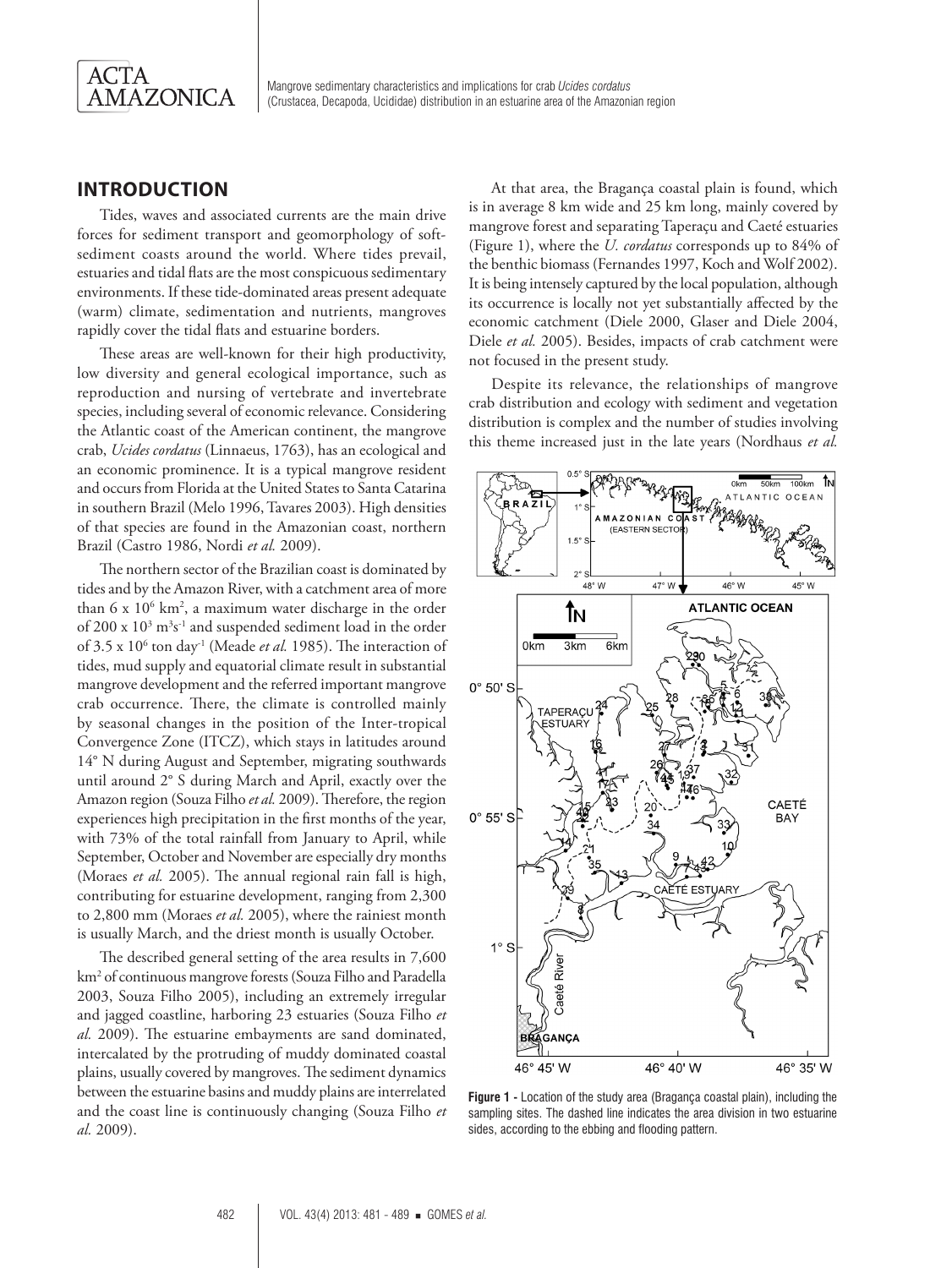

2006, Diele and Simith 2006). Depending on the coastal morphodynamics and the geological setting, substantial sediment distribution differences are observed along the mangroves, where the type of prevailing mangrove species (e.g. *Rizophora mangle* and *Avicennia germinans*) is also related with the sedimentary characteristics (Mehlig 2001). Depending on the sand/mud and organic contents, a type of vegetation may prevail and both, sediment and vegetation coverage, have impacts on crabs distribution and ecology, due to, for instance, the availability of food and burrowing easiness (Nordhaus *et al.* 2006). Furthermore, crab distribution is also affected by mangrove leaf litter load and decomposition, which is also variable depending on the prevailing mangrove tree species (see Amouroux and Tavares 2005).

On the other hand, sediment deposition and its granulometric variation is strongly correlated with the tide hydrodynamics, especially regarding current velocity and frequency of inundation, which also affects mangrove trees settling and growth (Dittmar 1999). Therefore, a correlation between sediment distribution and crabs abundance and size/ weight is expected. For instance, there seems to be a tendency for *A. germinans* to establish itself more successfully in slightly elevated areas (frequently sandier than lower areas), whereas *R. mangle* prevails in more frequently inundated locations with soft, muddy sediments (Mehlig 2001).

In this context, the present work investigates the superficial sediment characteristics of the Bragança mangrove area (Amazon coast, Brazil – Figure 1) and its correlations with vegetation coverage, as well as, the implications for the mangrove crab distribution and ecology.

# **MATERIALS AND METHODS**

In order to evaluate the characteristics of the superficial sediment distribution at the mangroves of the Bragança coastal plain, as well as its implications to mangrove crab distribution and correlations with vegetation coverage, sediments and crabs were sampled, correlated and compared to the available vegetation coverage maps.

#### **Sampling**

Concerning the sediments, 47 points were sampled, comprising different parts of the mangrove, such as the margins of Caeté and Taperaçu estuaries, central parts of the peninsula, innermost and outermost mangrove areas (Figure 1). To avoid seasonal variation effects in both, crab and sediment characteristics, sediment samples and crabs were taken only during wet season (March to July) from 2008 to 2010.

Sampling sites were located using Global Positioning System (GPS), with the hand GPSmap CSx Garmin™, which provides a precision of few (e.g. 3 to 9) meters even

under vegetation shade. All information was geographically disposed and compared using the software Surfer™ 8. The used interpolation method was the triangulation with linear interpolation, including 200 m of grid spacing. The interpolation method was chosen because of its high fidelity to the original values.

Sediment samples were taken with a shovel, which collected approx. 1 kg of soil from the upper 10 cm. At 8 selected sites (40 to 47 - Figure 1) crabs were also caught, where 10 squares of  $4 \text{ m}^2$  were sampled and all specimens found in these areas were caught. The sampling squares were disposed along a 100 m line, where their positions were chosen randomly, as proposed by Alcântara Filho (1978) and already successfully applied in Amazonian mangroves (Fernandes and Carvalho 2007). Furthermore, all collected specimens were measured (weight, carapace width and length) and the sex was also determined.

#### **Vegetation distribution**

The evaluation of vegetation coverage and prevailing species at the mangrove area of Bragança was performed by Mehlig (2001), based on the combination of satellite imagery and field observations and phytosociological studies. Since comparisons of sediment and crab distribution between areas of different vegetation were intended, sites for crab catch were chosen based on that mangrove vegetation mapping (Mehlig 2001), where the prevailing vegetation type was verified on the field, during the sediment and crab sampling.

#### **Sediment processing and data analysis**

Sediment samples were submitted to organic matter and grain size analysis. They were processed according to the methodology described by Suguio (1973), consisting firstly in the removal of salt from samples, followed by the removal and measurement of organic matter content (%OM) by oxidation with  $H_2O_2$ . Then, samples were submitted to wet sieving to separate fine  $( $62.5 \mu m$ )$  and coarse sediments. The dried coarse sample fraction was sieved using  $\frac{1}{4}$  PHI ( $\frac{1}{4}$ ) interval and the fine sediments were evaluated based on the settling velocities. Granulometric distribution and statistic parameters were calculated according to Folk and Ward (1957), based on the logarithm grain size scale Phi, as proposed by Wentworth (1922), where the grain size Phi corresponds to the negative two-based logarithm of the grain size in millimeter. Further, the spatial variation of sediments was analyzed.

In order to compare the differences between biological traits of crabs (e.g. carapace length: CL, carapace width: CW and wet weight) and different types of vegetation (*Rizophora mangle*: RM, and *Avicennia germinans*: AG), the biological samples were analyzed in the laboratory. The differences in crab characteristics in relation to sediment and vegetation coverage were then analyzed through a non-parametric test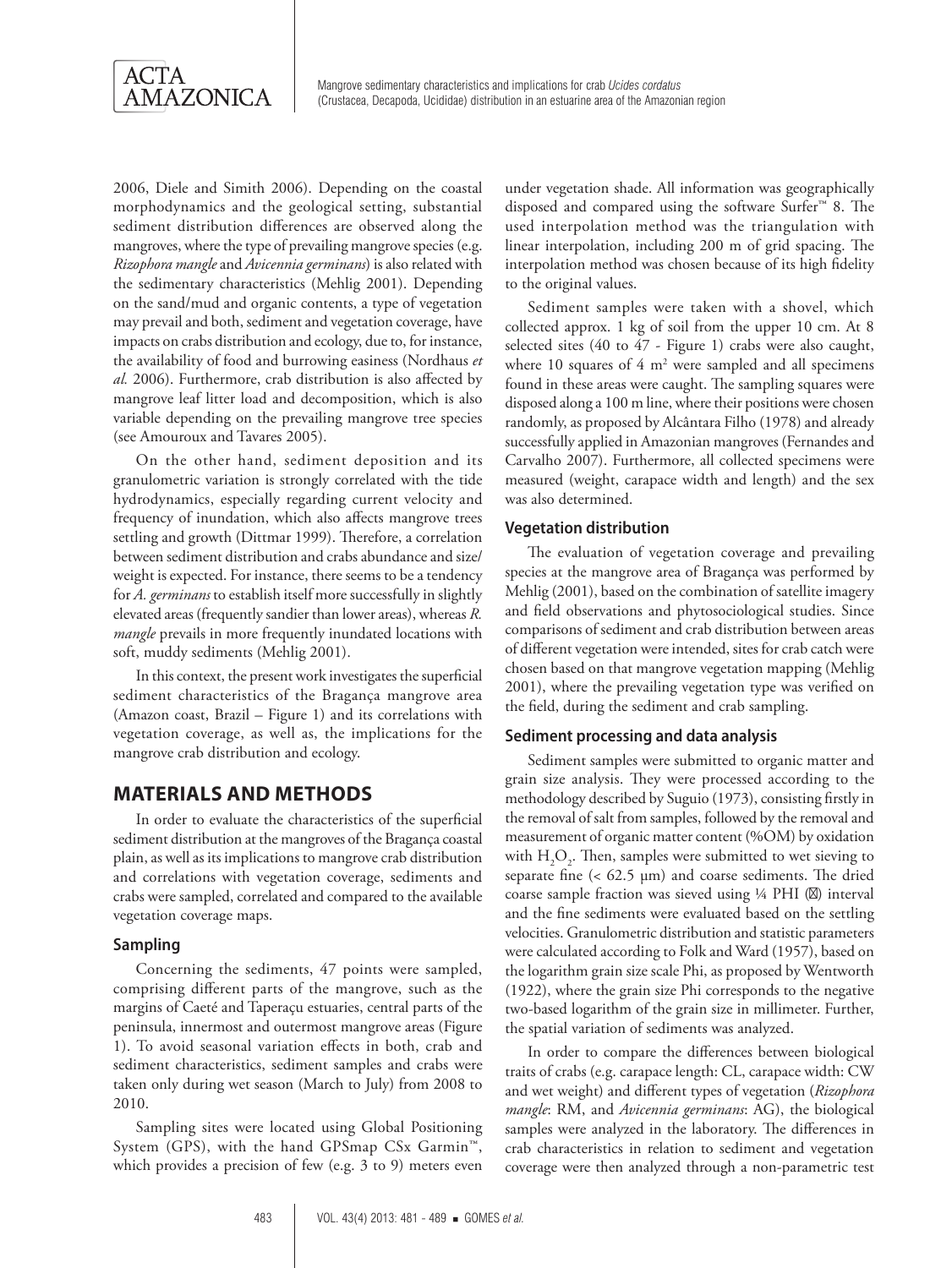

(Mann-Whitney U-test), where crab biometric data (CL, CW and weight) and sediments from *R. mangle* and *A. germinans* sampling sites were compared. Significant differences were then considered when p < 0.05 (95% of confidence of interval).

In order to statistically correlate sedimentology and crab biometry, a 'BEST' (Biota and/or Environment Matching) was also performed using the software *Primer*®, where the used resemblance measure was Euclidian Distance, with rank correlation method of Spearman, using the BIOENV method. The percentage of sand, silt and clay were correlated with crab weight, carapace width and length.

Further comparisons considering the peninsula side of sampling (west/Taperaçu; east/Caeté) were also performed, since sediment analyses have shown lateral differences. In order to divide the peninsula in two sides, satellite imagery was used (Landsat TM of 1<sup>st</sup> Aug/2001; Aster of 23<sup>th</sup> Nov/2003; and CBERS of 3rd Aug/2005). All images are RGB compositions, with original spatial resolutions of 30, 15 and

20 m, respectively. Based on the drainage of tidal channels and creeks, a divisor line was established. The satellite images, as the sediment distribution, were georeferred and plotted using the *Surfer*® v.8 software.

# **RESULTS**

#### **Sediment characteristics and variation**

From all 47 collected samples, only one was classified as Sandy (very fine sand), and 6 samples were classified as Clayey. Most of samples (40) were classified as Silty. The average of all samples reveals contents of 20% sand, 59% silt and 21% clay. Mean organic matter content was 5.5%. At 8 disperse sites along the area sediment samples were also taken at 0.8 to 1 m depth, beside surficial samples. Granulometric analysis did not show substantial differences between superficial and the deeper samples. Therefore, sampling and analysis involve basically superficial samples, which are also strongly related to settling of the different mangrove trees. Figure 2 presents an



**Figure 2 -** Overview of superficial sediment characteristics at the Bragança mangroves. A (Caeté side) and B (Taperaçu side): Ternary diagrams of sand/silt/ clay fractions, where the circles correspond to organic matter content; C, D and E: Dispersion diagrams correlating skewness, sorting and mean grain size.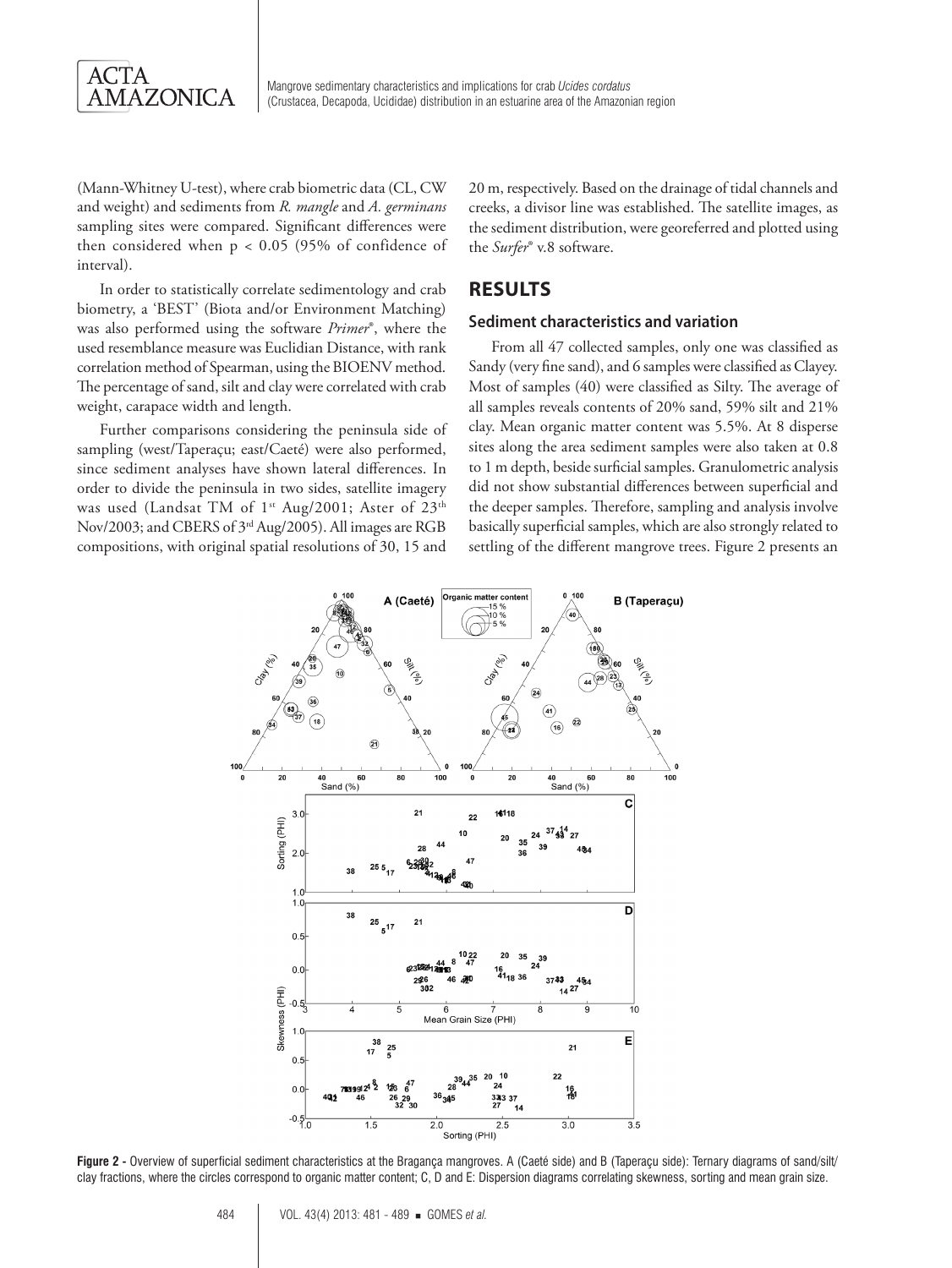

overview of the granulometric characteristics and variations among the samples.

Considering the statistical analysis of grain size distribution, the overall mean grain size was 6.44 Phi, ranging from 3.97 to 8.99 Phi. Most of the samples were classified as not wellsorted. Approx. the half of samples presented a symmetric distribution. One quarter showed negative skewness (coarser grains surplus) and other quarter presented positive asymmetric distribution ('excess' of finer grains). This pattern is the result of variations in sand and clay content in essentially silty samples.

To evaluate the variations in mean grain size, sorting and skewness of sediments along the Bragança mangrove, so-called dispersion diagrams (Suguio 1973) were built (Figure 2, C, D and E). However, no significant grouping was observed.

Maps of sediment distribution including sand, silt and clay fractions were performed and showed the differences in the sediment coverage of the west/Taperaçu side and the east/Caeté side, despite local variations (Figure 3). It can be observed that sediments at the west/Taperaçu side are sandier, whereas the sediments at the east/Caeté side are siltier, as suggested by the ternary diagrams on Figure 2. The clay fraction is overall frequent and locally abundant, but there is no a clear pattern of distribution.

In relation to the prevailing vegetation type, the t-test was applied to correlate sedimentological and vegetation variations, but these were significant  $( = 0.05)$  only for silt (t-test =  $6.555$ ,  $p < 0.001$ ), where silt content is significantly higher at *Avicennia* areas.

#### **Crab biometry and sediment – vegetation correlations**

A total of 111 specimens of the mangrove crab *Ucides cordatu*s were caught in the study area. The sampled individuals were then grouped according to the type of vegetation and estuary (Caeté and Taperaçu). In the Caeté estuary, a total of 44 crabs (68.2% males and 31.8% females) were collected in the *Rhizophora mangle* area (RM) and only 13 specimens (92.3% males and 7.7%) in the *Avicennia germinans* area (AG). In the Taperaçu estuary were caught 36 individuals (50% males and 50% females; RM) and 18 crabs (72.2% males and 27.8% females; AG).

In the Caeté estuary, the carapace length (CL) of the crabs sampled in RM ranged from 46 to 78 mm and from those specimens caught in AG had the carapace length varying from 44 to 68 mm. The carapace width (CW) showed values ranging from 30 to 61 mm (RM) and from 35 to 59 mm (AG). The wet weight of the sampled crabs in RM ranged from 38.0 to 219.2 g and in AG it varied from 39.0 to 133.0 g. No significant differences ( $p > 0.05$ ) were found between the average values of CL and CW, and wet weight of the sampled crabs between the two different types of vegetation (RM and AG) (Figure 4).

In the Taperaçu estuary, the crabs collected in RM showed a CL ranging between 50 and 74 mm and those individuals caught in AG presented values varying between 45 and 66 mm. The CW varied from 38 to 75 mm in RM and from 34 to 48 mm in AG. The weight of the sampled specimens ranged between 50.2 and 165.2 g in RM and between 39.7



**Figure 3 -** Maps of sediment distribution, including sand (A), silt (B) and clay (C) fractions. The outer black line, encompassing the contour maps, represents the border of the coastal plain, whereas the dashed line indicates the area division in two estuarine sides, as showed in Figure 1.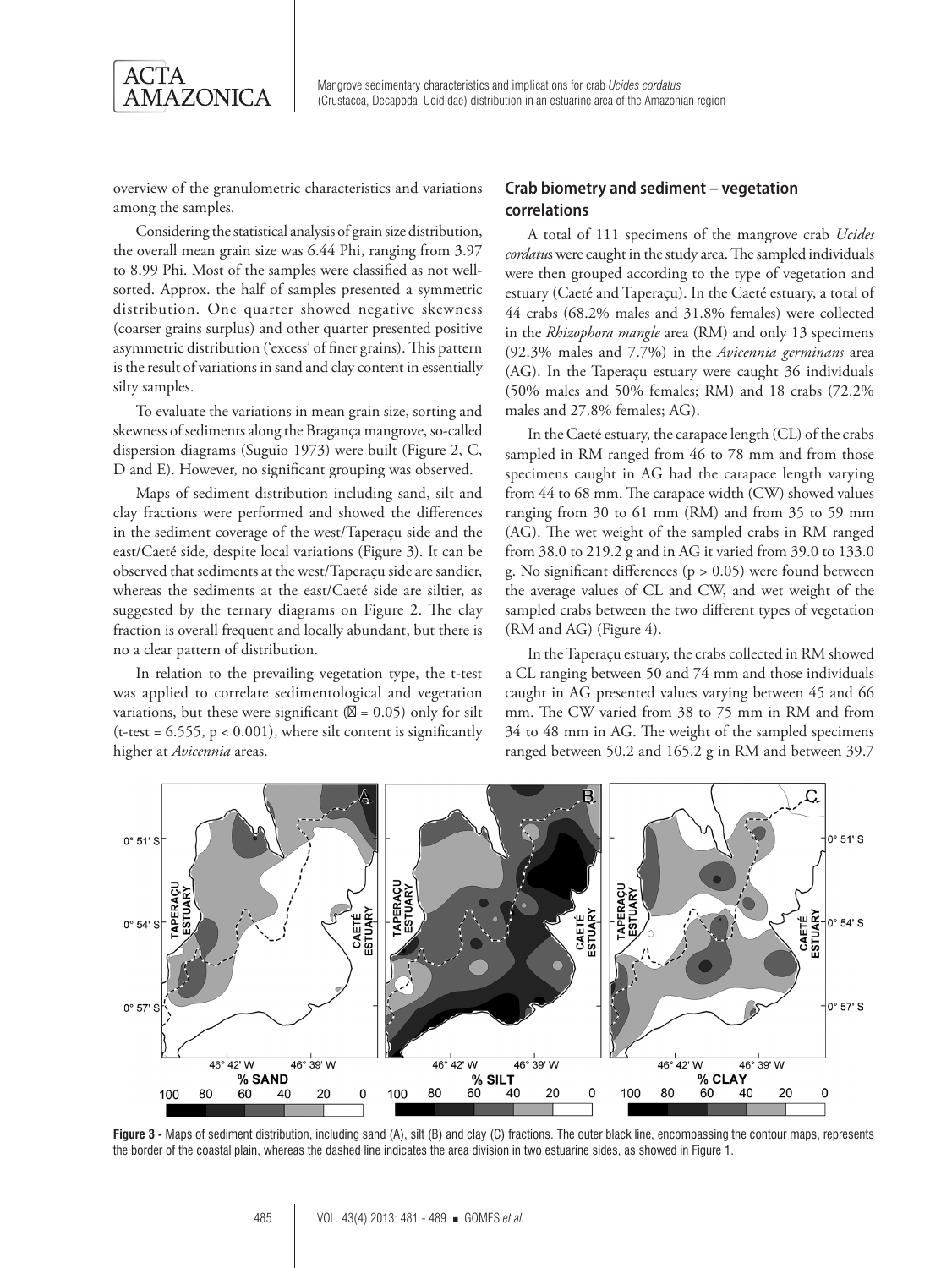Mangrove sedimentary characteristics and implications for crab *Ucides cordatus*  (Crustacea, Decapoda, Ucididae) distribution in an estuarine area of the Amazonian region



Figure 4 - Carapace length and width (mm, average ± standard deviation) and wet weight (g, average ± standard deviation) of the sampled crabs in the respective mangrove areas (*Rhizophora mangle*: RM; *Avicennia germinans*: AG) belonging to the Caeté and Taperaçu estuary.

and 126.8 g in AG. The average body size (CL and CW) of the collected crabs did not present significant differences (p > 0.05) between the respective types of vegetation (Figure 4). However, concerning to the average weight of the crabs, a significant difference was found between the two respective sampled areas (Figure 4). The specimens collected in RM showed the highest average wet weight (99.7  $\pm$  33.6 g).

Further, the so-called BEST test also showed a moderate, but significant, correlation of weight with granulometric characteristics of the sediment, corresponding to a correlation value of 0.432. The correlation with carapace width or length was substantially lower. Therefore, it indicates that the prevailing of RM is correlated with sediment granulometric characteristics, as well as the prevailing of RM results in heavier crabs.

Figure 5 shows the sediment fractions and organic matter contents, as well as the crabs biometric information and female percentage, which are compared according to the prevailing vegetation and side of the peninsula. As other comparisons have showed, differences in crab dimensions and weight, as

well as sediment characteristics, are substantial in relation to the vegetation prevailing type. Important (but not statistically significant) differences are observed comparing the sides of peninsula, but they do not result in measurable differences in crab characteristics.

### **DISCUSSION**

In a preliminary analysis the sediment distribution of each sample is the product of very local conditions, such as proximity to tidal creeks and very local vegetation variation. Thus, eventual correlations of samples according to type of prevailing vegetation or general location (e.g. east/Caeté *versus* west/Taperaçu side) are partially hidden by local influence. The absence of a clear pattern of distribution of the clay fraction reflects the influence of such local factors.

Nevertheless, the abundance of sand at the Taperaçu/west side, in relation to the siltier Caeté/east side could be associated with morphodynamic differences on the Taperaçu and Caeté estuaries. At Taperaçu a catchment area, and therefore continental sediment supply, is almost inexistent (Asp *et al.*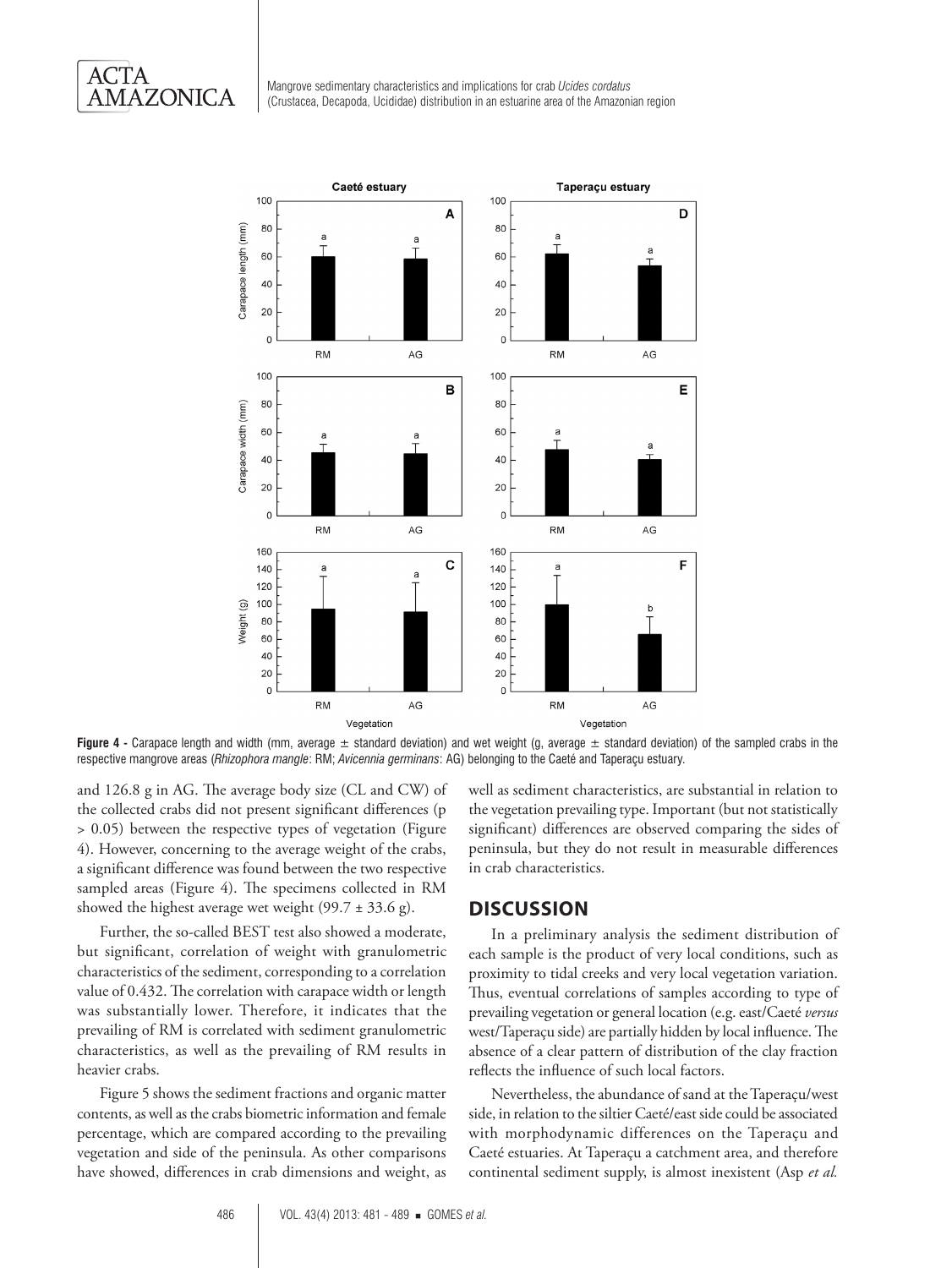



**Figure 5 -** Comparison of sediment distribution and crab biometry according to the prevailing vegetation type (*Rizophora* or *Avicennia*) and estuarine side of collection (Taperaçu or Caeté side).

2012), while Caeté eastuary has a catchment area of approx. 1,550 km2 and the higher silt contents observed at this side might by of continental origin (Souza Filho *et al.* 2009).

Regarding to the evaluated specimen of *Ucides cordatu*s, the respective biometric values found in the present study correspond to the sexual maturity for the species, according to Pinheiro and Fiscarelli (2001), but are inferior of the minimum allowed size for economic catchment, according to Brazilian laws. These results were expected, since the crab catchment within this study was not selective regarding size, in opposition to the exploitation. In the *R. mangle* area in the Taperaçu estuary, the crabs were significantly heavier and more abundant. These results are in agreement with a previous study (Fernandes and Carvalho 2007) and would be directly related with the availability of food and its specific biochemical composition (Nordhaus *et al.* 2006).

The differences observed in sediments suggest that *Rizophora* occupy more silty areas, whereas *Avicennia* occupies slightly sandier areas, as also suggested by Mehlig (2001). On the other hand, as *Avicennia* occupies an area, the clay deposition seems to increase due to the presence of pneumatophores. The areas showing higher concentrations of clay (Figure 3) usually present *Avicennia* dominance.

Furthermore, crab distribution (*Ucides* included) is also affected by mangrove leaf litter load and decomposition, showing a preference for *Rizophora* as food source (Amouroux and Tavares 2005, Nordhaus *et al.* 2006). Thus, the correlation of crab and sediment distribution might be even indirect, but substantial.

Furthermore, it can be summarized that the superficial sediment distribution of the mangrove peninsula of Bragança is mainly composed by silt, especially at the east/Caeté side.

Overall sediment proportion of main fractions is 59% for silt, 21% for sand and 20% for clay. The sediment distribution is the product, in first instance, of the general morphodynamics, and both corroborate for the prevailing of a mangrove tree (e.g. *Rizophora mangle* or *Avicennia germinans*). If samples are compared individually, vegetation seems to be a remarkable factor in determining the mangrove crab characteristics, especially abundance and weight.

If the whole area is considered, differences in sediment due to morphodynamic differences of the estuaries bordering the peninsula are relevant, therefore it was observed that the west/Taperaçu side is sandier, and the east/Caeté side is siltier. However, these differences are not resulting in substantial differences in the crabs' biometric values.

Sediment characteristics are also substantially different comparing areas of different types of prevailing vegetation, but their interaction is complex. Although, results showed a significant correlation of sediment characteristics, crab weight and prevailing of *Rizophora mangle*.

The present results have showed that the distribution of sediments, crabs and vegetation at mangrove areas are strongly correlated, especially in estuaries and tidal plains with important mangrove development, as here studied. Thus, sediments, vegetation and crabs should be studied in conjunction.

## **ACKNOWLEDGEMENTS**

The authors would like to thank the *Conselho Nacional para Desenvolvimento Científico e Tecnológico* of Brazil (CNPq) for the funding of the project, as well as for the scholarship of José Diego Gomes (PIBIC) and the fellowship of Nils E. Asp (501014/2009-8). We are also thankful to all personal